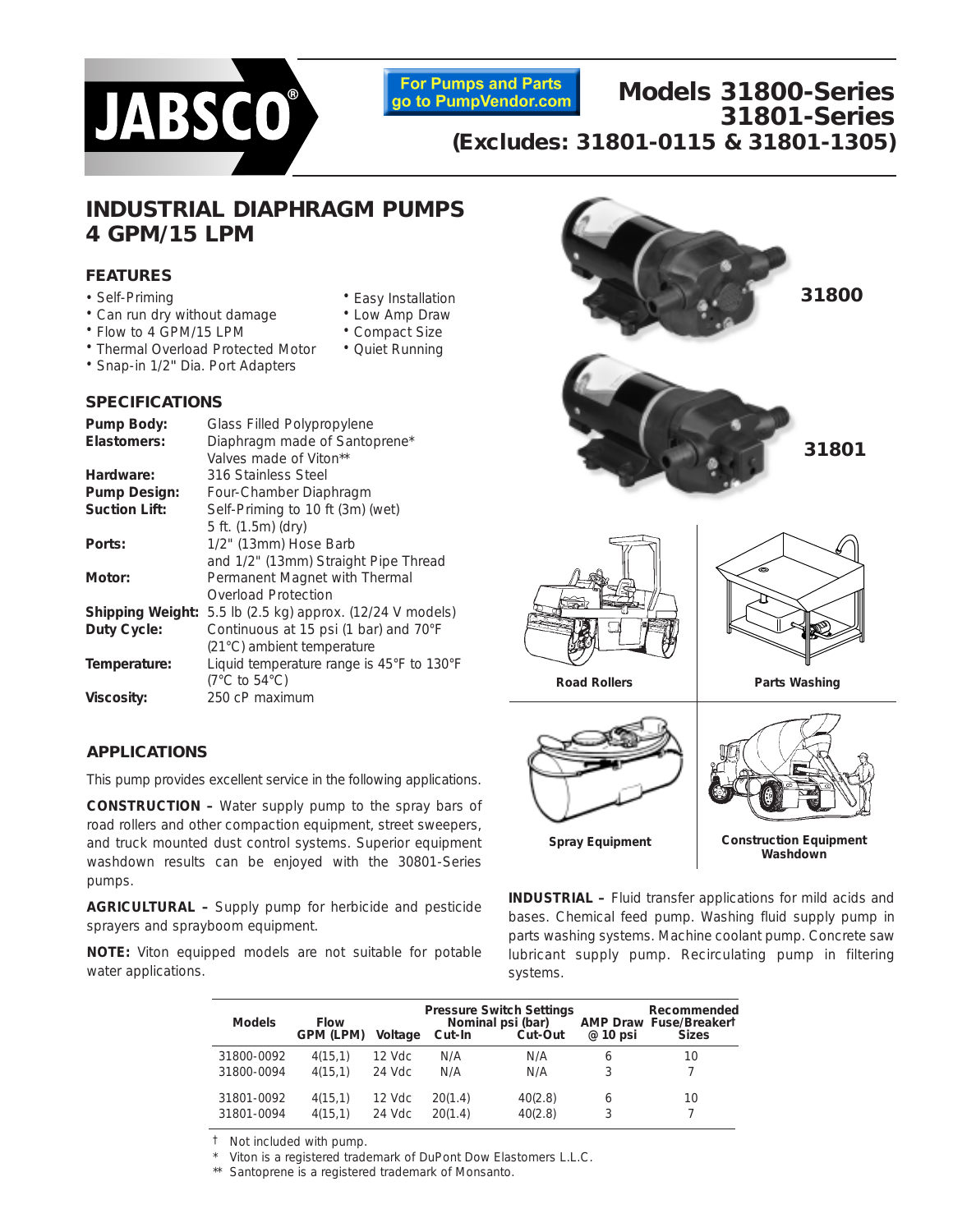# **OPERATING INSTRUCTIONS**

- **1. MOUNTING –** JABSCO diaphragm pumps are self-priming and may be located in a dry location above or below the fluid supply. To vertically mount these units, it is best to do so with the motor on top. This will prevent fluid dripping on the motor in the event of a leak. PLACE PUMP ON A SOLID SURFACE AND SECURE WITH FOUR MOUNTING SCREWS BEING CAREFUL NOT TO FULLY COMPRESS THE RUBBER GROMMETS WHICH ACT AS SHOCK ABSORBERS.
- **2. PLUMBING** Port adaptors are supplied to fit 1/2" (13 mm) dia. ID hose or 1/2" (13mm) dia. straight pipe threads. Use Teflon\* (PTFE) type tape when threading straight pipe threads to tapered pipe threads. Select two of the port adaptors supplied to match your plumbing system. FLEXIBLE HOSE OR TUBING IS RECOMMENDED INSTEAD OF RIGID PIPING AT PUMP. If you choose to use rigid piping, provide a short length of hose between pipe and the pump to avoid noise and vibration. Use clamps at both ends of hose to prevent air leaks. NOTE: Intake hose should be at least 1/2" (13mm) ID reinforced hose. A 40 mesh strainer should be installed at the pump inlet to keep debris out of the pump. Avoid any kinks or fittings which could cause excessive restrictions. Remember to periodically clean "Pumpgard" screens.



**Explosion hazard. Do not pump gasoline, solvents, thinners or other flammable liquids. To do so can cause an explosion resulting in injury or death.** 

**3. WIRING DC MODELS –** In an easily accessible location, install an "on-off" switch (Jabsco 44960-Series) to control electricity to the pump. Turn the pump off when not used for extended periods, or when fluid supply is depleted.

The electrical circuit should be protected with an overcurrent protection device in the positive lead. See chart for proper size. The pump circuit should not include any other electrical loads. The open terminal on the pressure switch is positive. Black Wire from the motor is negative, orange is positive. Select wire size from chart below. Use total length of wire from electrical source to pump and return. Chart allows for 3% voltage drop. If in doubt, use next larger wire size.

## **Recommended Wire Sizes**

|         | Total Wire Length - feet (metres) |                       |                   |  |  |
|---------|-----------------------------------|-----------------------|-------------------|--|--|
| Pump    | $0 - 20$                          | $20 - 35$             | $35 - 55$         |  |  |
| Voltage | $(0-6)$                           | $(6-11)$              | $(11-17)$         |  |  |
| 12 Volt | #14 AWG                           | #12 AWG               | #10 AWG           |  |  |
|         | $(2.5 \text{ mm})$                | (4 mm <sub>2</sub> )  | $(6 \text{ mm2})$ |  |  |
| 24 Volt | #16 AWG                           | #14 AWG               | #12 AWG           |  |  |
|         | $(1.5 \text{ mm})$                | $(2.5 \, \text{mm2})$ | $(4 \text{ mm2})$ |  |  |

**NOTE:** If operating pressure exceeds 40 psi (2.8 bar), a pressure relief valve should be installed in the system.



**Fire hazard. Wiring must comply with applicable electrical standards and include a properly sized fuse or circuit breaker. Improper wiring can cause a fire resulting in injury or death.**

\* TEFLON is a registered trademark of E.I. DuPont de Nemours and Company.

#### **IF YOU ARE NOT FAMILIAR WITH APPLICABLE ELECTRICAL STANDARDS, HAVE THE UNIT INSTALLED BY A QUALIFIED ELECTRICIAN.**

After installation, check the voltage at the pump motor. Voltage should be checked when pump is operating. Full voltage must be available at the pump motor at all times.

- **4. SELF-PRIMING –** Pump is self-priming. Vertical dry lift capacity is 10 feet (3m) (wet) 5 ft (1.5m) (dry) min. Be sure suction piping is airtight or pump will not self-prime.
- **5. RUNNING DRY –** Pump can run dry indefinitely without damage.
- **6. CHEMICAL COMPATIBILITY –** Fluids being pumped must be compatible with the materials of construction. Consult factory for Chemical Compatibility Guide. Pump should be flushed with clean water or neutralizing solution after each use to prolong pump life.
- **7. PRESSURE –** Maximum continuous duty discharge pressure is 15 psi.
- **8. TEMPERATURE –** The maximum recommended fluid temperature is 130°F (54°C.) Minimum recommended fluid temperature is 45°F (7°C).
- **9. VISCOSITY –** The maximum pumped fluid viscosity is 250 centipoise.
- **10. DUTY CYCLE –** Motor and pump are designed for continuous operation in a 70°F (21°C) environment while pumping against 15 psi (1.05 bar) discharge pressure. Beyond these parameters, an intermitted duty cycle is recommended to maximize pump life. In normal operation, motor case will get hot. Prolonged contact with motor could cause a burn on human skin.
- **11. START-UP AND OPERATION –** Check level of fluid in supply tank. Open all valves in system. Switch pump electrical circuit to "on" position. Flow will become steady as air is bled from system. For pumps equipped with pressure switch, close discharge valve after flow becomes steady fluid stream. Pump should shut off soon after closing valve. Pump is now ready for automatic operation. Pump will start when valve is opened and stop upon closure of valve. If pump is to be inoperative for a considerable period of time, flush pump with water, turn off electrical circuit to pump, and bleed system pressure by opening discharge valve.

## **PERFORMANCE CURVES**

**NOTE:** Curve shows approximate Head-Flow for new pump transferring water.

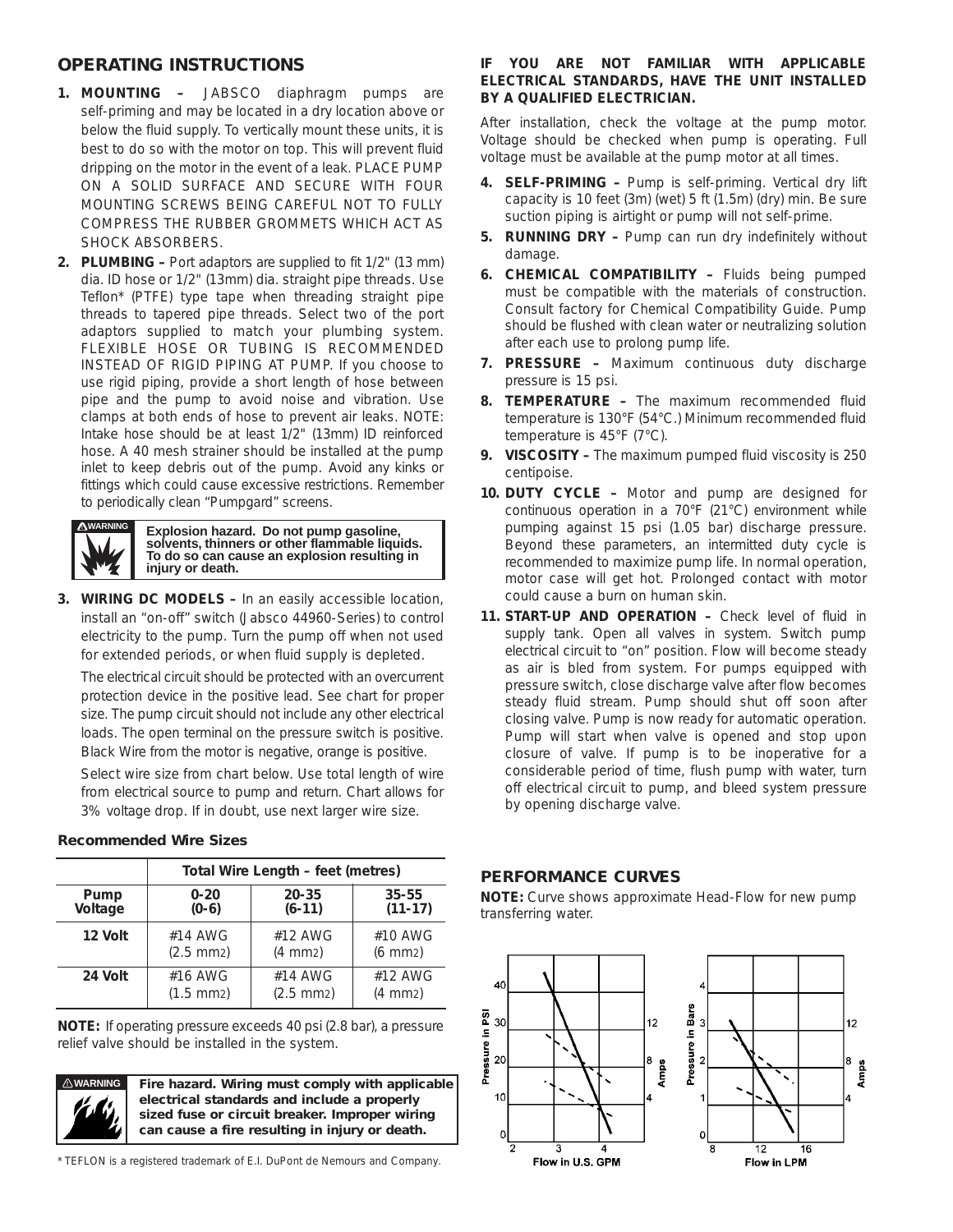

#### **PARTS LIST**

| Model      | Upper<br><b>Housing Kit</b> | (2)<br>Check<br><b>Valve Kit</b> | (3)<br>Diaphragm<br>Kit | $\overline{4}$<br>Cam/Bearing<br>Kit | (5)<br>Motor<br>Kit | (8)<br><b>Pressure</b><br><b>Switch Kit</b> |
|------------|-----------------------------|----------------------------------|-------------------------|--------------------------------------|---------------------|---------------------------------------------|
| 31800-0092 | 18910-4019                  | 18911-7020                       | 18912-3040              | 18913-0002                           | 18919-0111          |                                             |
| 31800-0094 | 18910-4019                  | 18911-7020                       | 18912-3040              | 18913-0002                           | 18919-1037          |                                             |
| 31801-0092 | 18910-4007                  | 18911-7020                       | 18912-3040              | 18913-0002                           | 18919-0111          | 18916-0103                                  |
| 31801-0094 | 18910-4007                  | 18911-7020                       | 18912-3040              | 18913-0002                           | 18919-1037          | 18916-0103                                  |

Bearing cover  $(9)$  not included in diaphragm Kit  $(3)$ .

# **SERVICE INSTRUCTIONS**

Before servicing pump, turn off electrical power and open discharge valve to relieve pressure in pump. Neutralize any chemicals prior to disassembly.

#### **PUMP DISASSEMBLY**

- 1. Remove power from pump. Push port clips back and disconnect plumbing from pump.
- 2. Remove the four (4) pumphead screws..
- 3. Rotate pumphead until cam/bearing set screw is visible through drain notch.
- 4. Loosen cam/bearing set screw and slide pump off motor shaft.
- 5. Separate upper housing, lower housing, and check valve assembly as required.

## **PUMP ASSEMBLY**

- 1. Install new outer piston in lower housing with piston tops pointing away from motor.
- 2. Install new diaphragm in lower housing with the molded o-ring seals facing away from motor.
- 3. Insert each inner piston through the diaphragm into outer piston.
- 4. Turn each piston until fully seated.
- 5. Secure cam/bearing assembly to outer piston using 18 in-Ib (21 kg-cm) torque.
- 6. Slide lower housing on motor shaft. Align set screw with

motor shaft indentation.

- 7. Set screw MUST be positioned over shaft indentation and secured tightly.
- 8. Check that ferrules are installed in upper housing and O-ring is properly seated.
- 9. Install check valve assembly in upper housing and fit upper and lower housings together.
- 10. Align pumphead with motor and tighten four (4) screws evenly using 25 in-Ib (29 kg-cm) of torque.

## **SWITCH REPLACEMENT**

- 1. Remove power from pump. Relieve system pressure. Disconnect inlet and outlet hoses.
- 2. Remove pressure switch cover and disconnect power leads from switch.
- 3. Remove switch and switch diaphragm from pump by removing two (2) switch mounting screws.
- 4. Replace switch diaphragm and switch. Reassemble in reverse order.
- 5. Do not over tighten switch mounting screws.

**Pumps have thermal overload protected**  $\triangle$ CAUTION **motors. The motor will automatically shut off as temperature rises due to an overload condition. If the motor shuts off in this manner, close all nozzles, faucets or valves. After a cooling off period, the pump will automatically re-start.**